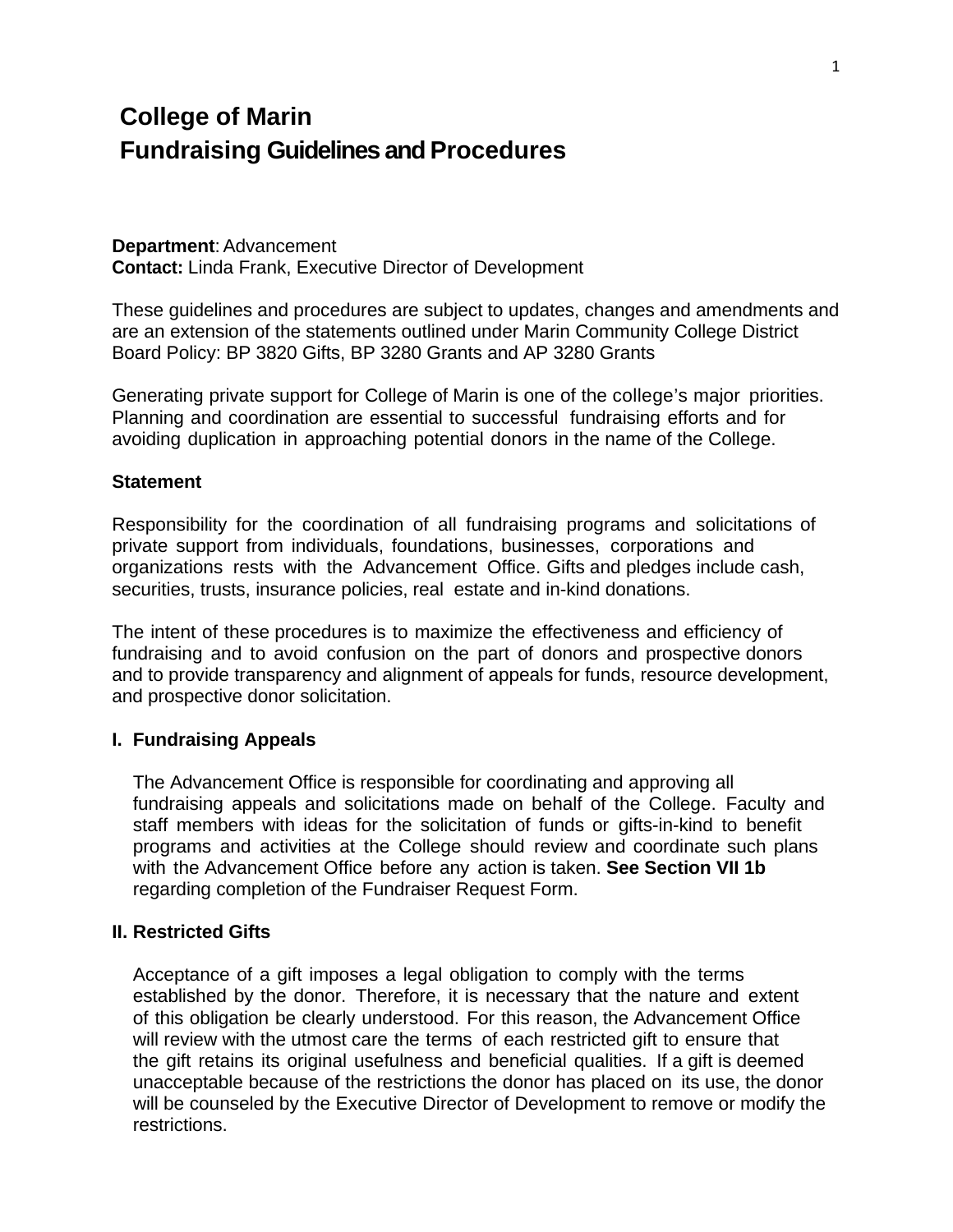## **III.Gifts-in-Kind**

College of Marin accepts gifts-in-kind (e.g., property, equipment, securities, real estate, artworks) intended by the donor to benefit the College. Such gifts are reviewed with special care to ensure that acceptance will not involve financial commitments in excess of budgeted items or commit the College to other obligations disproportionate to the gift.

## **1. Tax Deductions**

When gifts-in-kind are given to the College with intent for the donor to receive a tax deduction it shall be the responsibility of the donor and a requirement of the IRS that the donor, not the College, obtain an independent appraisal of the gift for tax purposes.

#### **2. Solicitation of Gifts-in-Kind**

A department chair, faculty member or staff member interested in soliciting equipment or other gifts-in-kind should check with the Advancement Office prior to approaching the contributor to ensure District policy is followed.

#### **3. Acceptance of Gifts-in-Kind**

- a. Gifts-in-kind contributed to the College must be approved by Initiator, Dean and Vice President of Finance and College Operations on the **Memo of Intent to Accept Non-Cash Gift** form.
- b. Gifts-in-kind are accepted only after it is determined there is a need or desire for the item or items involved.
- c. It will be the responsibility of the donor to assign a monetary value to the items donated. Donated in-kind services, e.g., consulting services, shall require an itemized invoice indicating the fair market value for service(s) provided. The Advancement Office will issue an acknowledgment letter.
- d. Gifts-in-Kind (non-cash) with a value of \$5,000 or more require an appraisal form from the donor as well as an itemized list of items donated, and the name and address of the donor sent to the Advancement Office.
- e. Gifts-in-kind transferred to the College will be recorded and labeled as part of the College's inventory after such gifts-in-kind are accepted by the Marin Community College District Board of Trustees.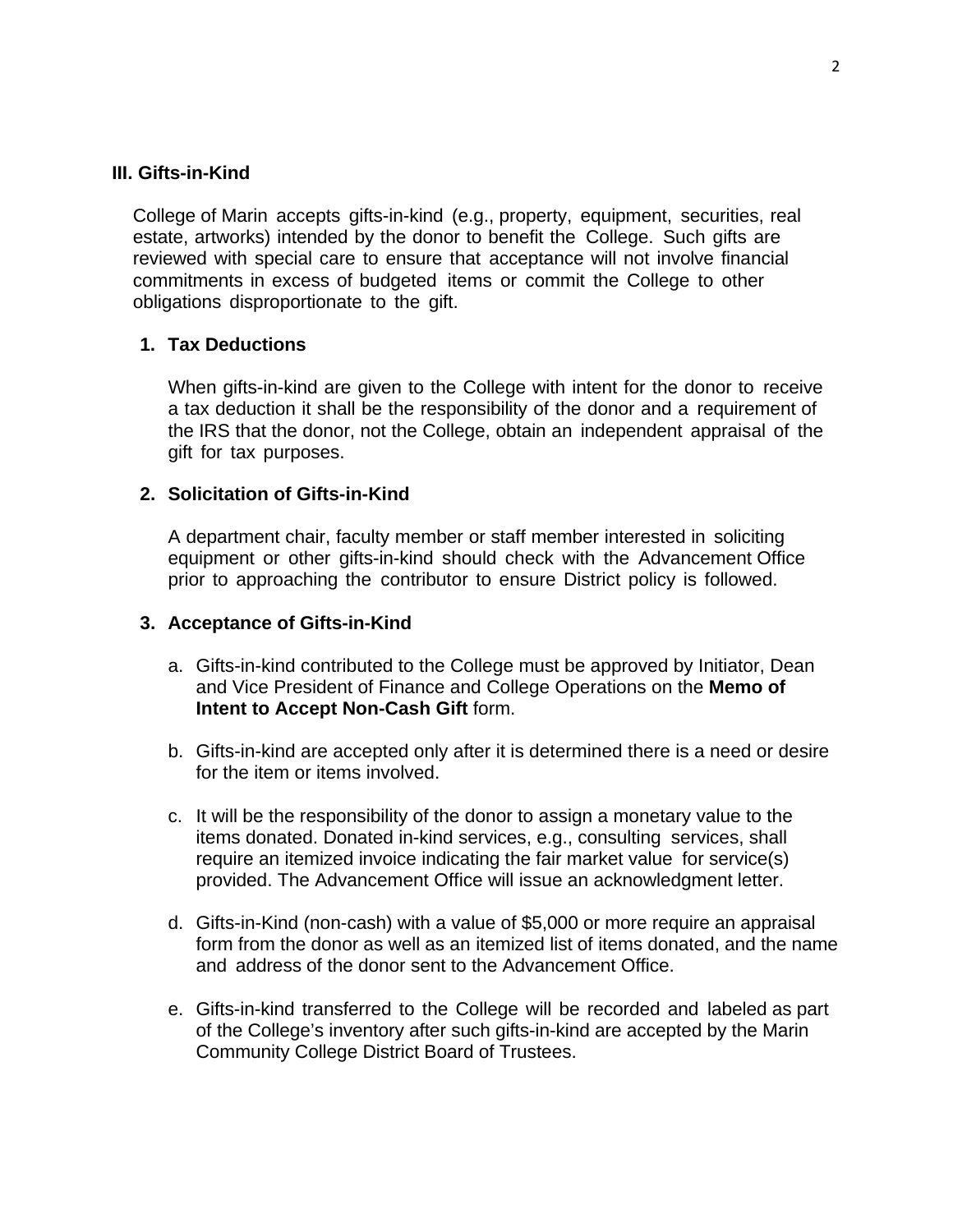## **IV. Deposit of Private Funds**

Deposits of private funds of any kind and for any purpose in private bank accounts in the name of the department, program, faculty or staff **is prohibited**.

## **V. Gift Acknowledgement and Receipt**

It shall be the responsibility of the Advancement Office to record and acknowledge receipt of gifts made to the College, including cash, pledges, securities, real estate and gifts-in-kind.

- **1.** All donations and pledges shall be received, processed and acknowledged first by the Advancement Office. The COM Contribution Form is on the Advancement Office webpage.
- **2.** All private funds contributed to any department or program of the District must be forwarded to the Advancement Office with copies of all documentation for review and approval no more than ten (10) days of receipt of monies or conclusion of the event or activity.
- **3.** The Advancement Office will then forward all contributed funds and documentation to Fiscal Services for processing.
- **4.** Programs and initiatives tied to the generation of monetary gifts/awards which may require some up front expenditures by the District shall be processed in a manner whereby monies expended by the District shall first be deducted from gift amount before final processing.
- **5.** Faculty, staff and departmental notes of thanks are encouraged after the Advancement Office sends an acknowledgement. The Advancement Office will copy appropriate College personnel on acknowledgements, and request the same of department/personnel wishing to do so at the appropriate time.

# **VI. Refused or Returned Gifts**

Gifts will be refused or returned by the Advancement Office under the following circumstances:

- The purpose of the gift is inappropriate or not conducive to the best interests of the District.
- The gift obligates the District to undertake responsibilities, financial or otherwise, which it may not be capable of meeting for the period required by the terms of the gift.